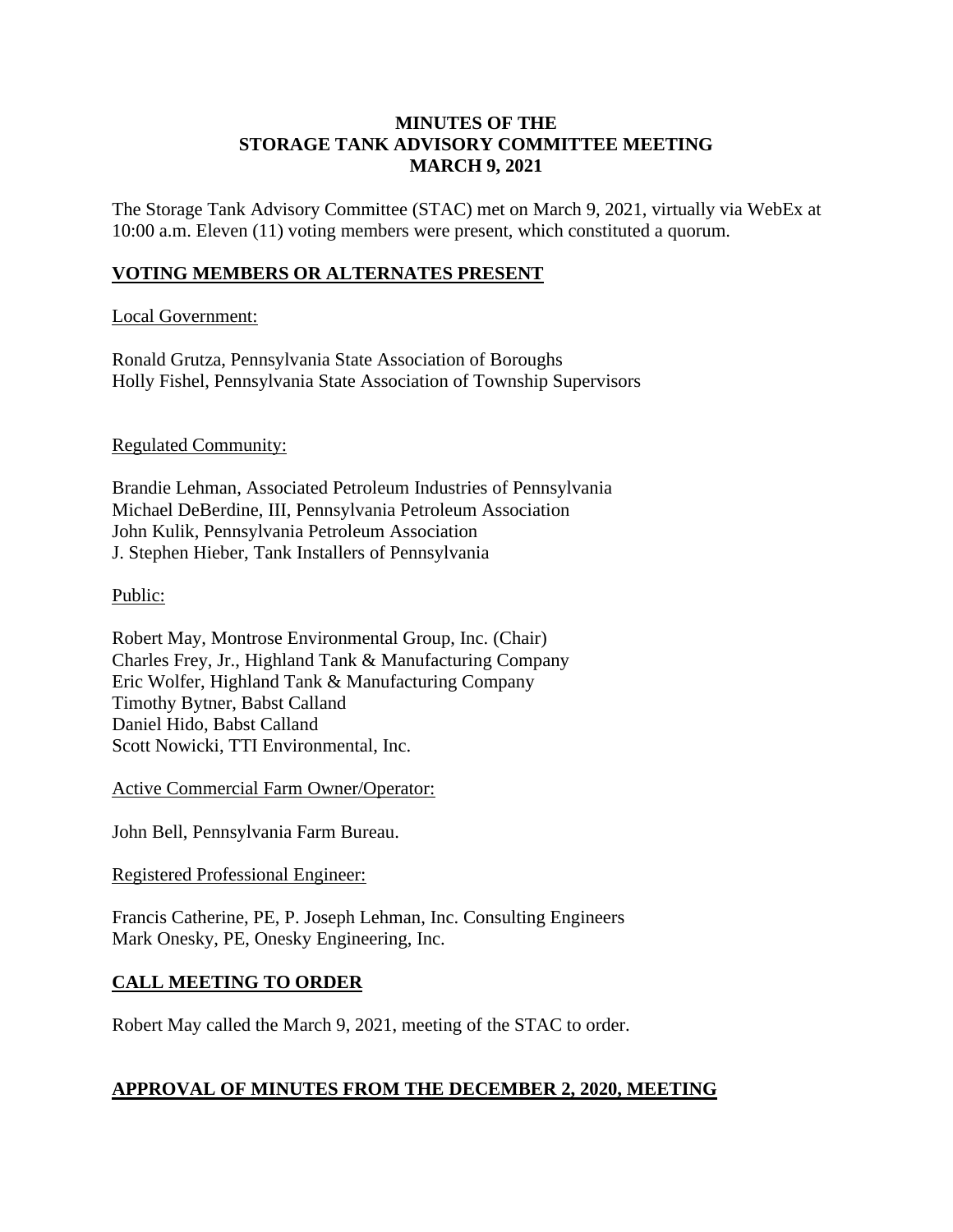The minutes from the December 2, 2020, meeting were approved as submitted, upon motion and seconded.

# **STAC MEMBERSHIP LIST**

Kris Shiffer, DEP, reported that currently 14 of the 16 positions are filled. Vacancies exist representing local government and the Hydrogeologist. Since the last meeting, there have been several appointments to the committee. They were as follows:

- Joshua Ehrman, member and Ronald Grutza, alternate member, have been reappointed to represent the Pennsylvania State Association of Boroughs.
- J. Stephen Hieber, member and J. Benjamin Hieber, alternate member, have been reappointed to represent the Tank Installers of Pennsylvania.
- Francis Catherine, member and Mark Onesky, alternate member, have been reappointed to represent Pennsylvania Registered Engineers.

Mr. Shiffer reported current members soon expiring include:

• Michael Platt, member, and John Bell alternate member, representing Active Commercial Farm Owners and Operators.

# **USTIF UPDATE**

Next on the agenda, the Underground Storage Tank Indemnification Fund (USTIF) provided an update on their program activities. Richard Burgan, Director, Bureau of Special Funds, Department of Insurance, and Executive Director, Underground Storage Tank Indemnification Board (USTIB), attended representing the USTIF.

Per the Comptroller financial statements for the period ending December 31, 2020, USTIF had assets on hand totaling \$398.9 million. Included in this amount is the loan to the Commonwealth's general fund, which remains unpaid. Total unpaid loan amount, including interest, is currently \$86.4 million. Program receipts at the end of December totaled \$27.7 million from fee revenue and \$25.9 million from investments for total revenue of \$53.6 million for the period July 1, 2020 through December 31, 2020. Last year during this time, USTIF reported \$45.4 million in revenue. Even though throughput revenue is down due to the current pandemic, market investment revenue has increased. Expenditures for this same time period were \$24.1 million compared with \$22.5 million last year. The increase in expenditures is due to an increase in claim payments.

USTIF's unfunded liability amount at the end of the year was \$20.6 million as compared to last year's number of \$41 million, a reduction in the unfunded liability amount of \$20.4 million. USTIF received 204 new claims in 2020, averaging about 17 per month. In 2019, USTIF received 215 new claims. Thus far in 2021, USTIF has received 28 new claims. Currently, USTIF is handling a total of 915 open claims.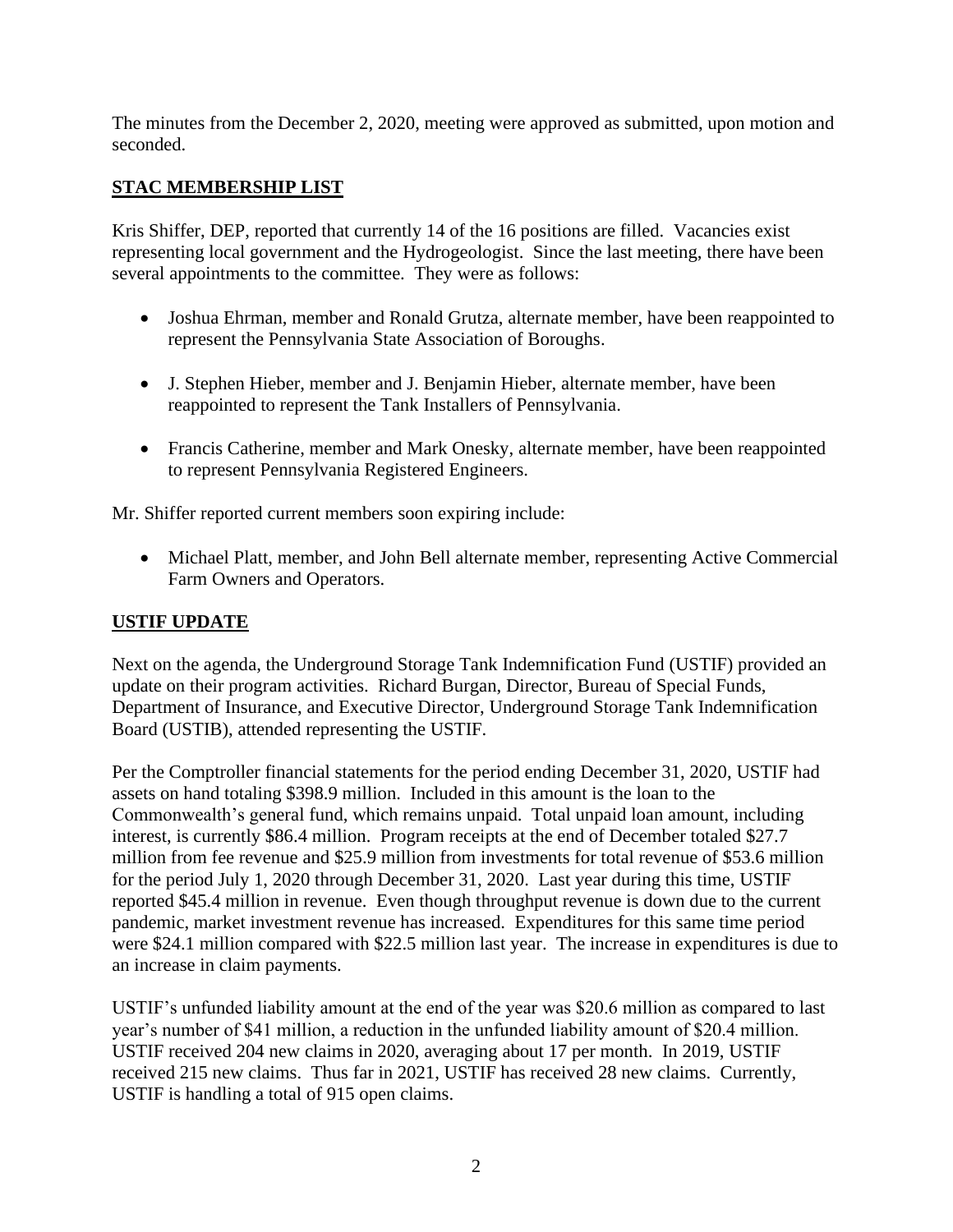Mr. Burgan noted that the USTIB is scheduled to have its quarterly meeting on March 11, 2021 in Harrisburg, PA.

Mr. Deberdine asked Mr. Burgan how USTIF funding is invested to ensure future and current financial needs are met. Mr. Burgan replied that USTIF investments are managed both internally by an investment committee and by a third party. Mr. Burgan stated that 65% of USTIF funds are invested in equities and 35% in fixed income, which are long term bonds. The USTIF portfolio is constantly being evaluated based on market conditions. If need be, based on current market conditions, the percentage breakdown of the fund is adjusted. Overall, USTIF funds are invested for the long term.

# **DEP UPDATE**

Mr. Shiffer introduced Ryan Haerer, Emerging Fuels & Infrastructure Specialist, Release Prevention Division, Office of Underground Storage Tanks, U.S. Environmental Protection Agency (EPA). EPA has proposed regulations relating to the sale and distribution of gasolineethanol blends containing greater than 10 volume percent ethanol and up to 15 volume percent ethanol (E15) and state program approval regulations published in the Federal Register on January 19, 2021 (86 Fed. Reg. 5094–5104). EPA is co-proposing to either modify the E15 label or remove the label requirement entirely and is seeking comment on whether state and local governments may be preempted from requiring different labels on fuel dispensers. EPA is also proposing to modify the Underground Storage Tank (UST) regulations to grant certain allowances for compatibility demonstration for storage of ethanol blends and proposing compatibility requirements for future UST installations or component replacements that would ensure compatibility with ethanol blends up to and including 100 percent (E100).

Mr. Haerer provided the committee with a summary of the proposed regulations, focusing on the proposal to modify compatibility requirements for both existing and new UST systems. Under EPA's proposed rulemaking, UST systems installed prior to the rule change (and up to 1 year after) would not have to provide compatibility information as long as these systems are secondarily contained and performing interstitial monitoring. This allowance to not being required to provide compatibility information on these systems includes spill prevention equipment, overfill devices, sensors, and other UST components. In addition, any UST system or component installed or replaced 1 year after EPA's proposed rule change, would be required to be compatible with ethanol blends up to and including 100 percent (E100). This E100 compatibility requirement would apply to UST systems used to store motor fuel for over-theroad vehicles, including UST systems used to store diesel fuel.

Mr. Haerer stated the 90-day public comment period ends on April 19, 2021, and members are encouraged to submit comments. Holly Fishel asked Mr. Haerer if EPA has considered any increased cost to the storage tank owner if the proposed requirement to install E100 compatible equipment is enacted. Mr. Haerer responded that meetings with stakeholders have not yet occurred to determine accurate costs, but EPA does believe there will be an increase in costs in UST components, however, in an overall complete UST system installation, the expected cost increase is estimated to be no more than a 5% increase. Mr. Shiffer reminded the committee that if EPA's proposed rulemaking is enacted as currently written, equipment used to monitor for releases would not have to prove compatibility so long as the UST system is secondarily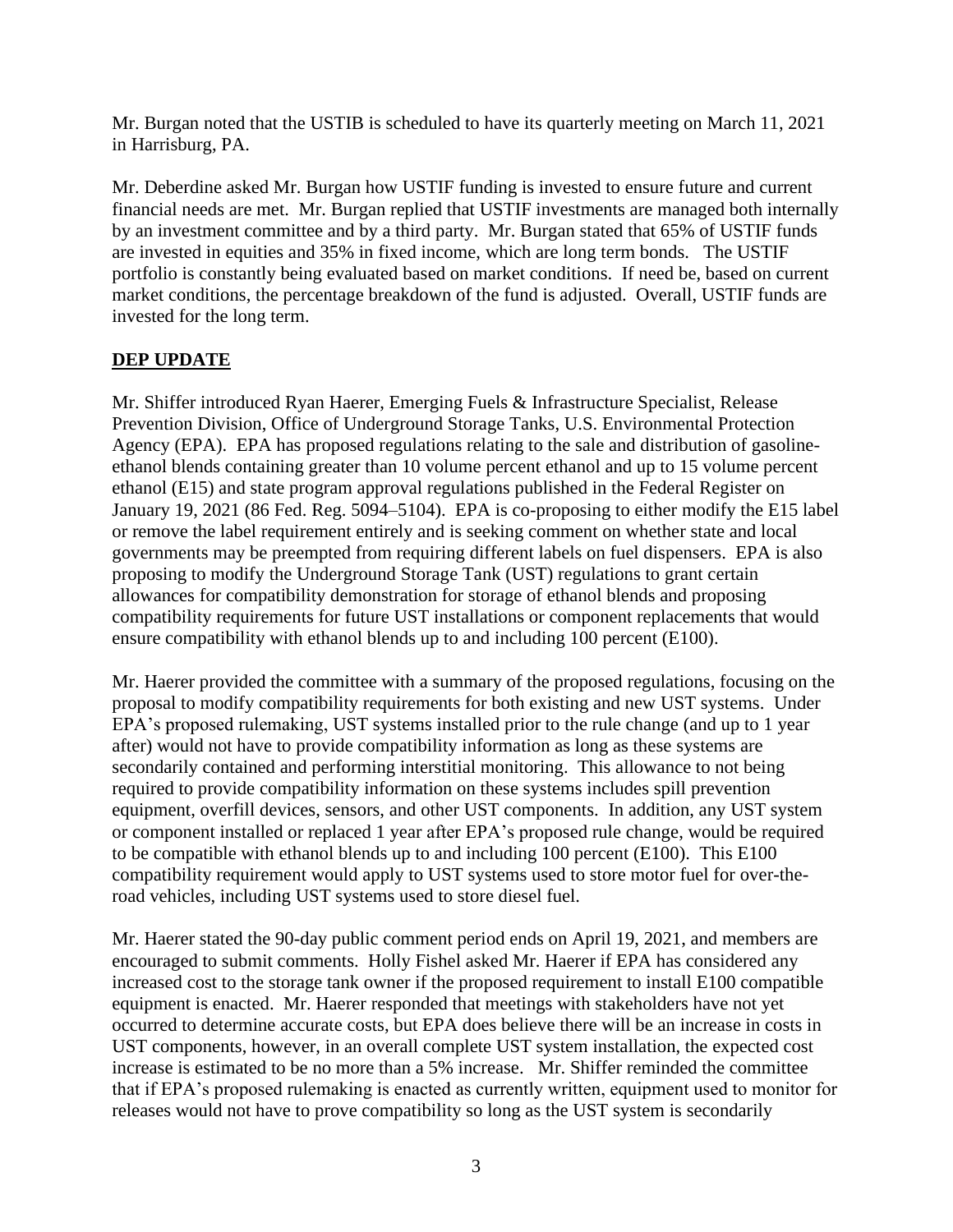contained and performing interstitial monitoring. Mr. Shiffer expressed concern that releases would not be detected if equipment used to monitor for loss of product is installed and not compatible with the substance being stored.

Mr. May requested Mr. Haerer to explain why EPA is proposing to change the current warning label required on dispensers that distribute ethanol blended fuels. Mr. Haerer explained that the current label may be serving to discourage ethanol blended fuel use due to its wording and design. EPA's proposed changes would change the wording and design in an effort to encourage an increase in ethanol blended fuel use. Mr. Bell asked Mr. Haerer to clarify the scope of the proposed rulemaking and if the proposed rulemaking would apply to UST systems being used for farm use. Mr. Shiffer commented that it would depend on how EPA would define the term "over-the-road". Many UST systems located on farms do store a motor fuel and are used to fuel the UST owner's vehicle that does go on the road. Mr. Haerer took note of the comment for further consideration by EPA during the rulemaking process.

Mr. Shiffer next discussed Pennsylvania's current UST population in terms of tank construction and age of UST. Currently, a majority of UST's are greater than 30 years in age. Older USTs are predominately single walled in construction. Based on current data, Pennsylvania has over 7,000 USTs that have been installed beyond the average UST life and are greater than 30 years in age. However, there does not seem to be a conclusive study amongst the states that shows the risk of a release increasing based on age alone. Other factors such as how a UST has been maintained seem to be more of a factor. Mr. Shiffer informed the committee that some states have looked to put an end date on how long a UST remains in the ground. Pennsylvania is not currently in discussions on this concept. Mr. Shiffer stressed that if any deadline to remove a UST based on age is proposed, it should be accompanied by some form of financial assistance mechanism. Otherwise, there may be additional abandoned UST systems across the state.

Mr. Shiffer then provided an update on the Storage Tank Mobile Application. Since September 2019, DEP staff have performed over 2300 mobile inspections and continue to enhance the application based on feedback. Next major development with the application is to incorporate the ability to assign consistently worded requests to observed violations. A mobile application for third party inspectors is also planned.

Mr. Eric Lingle, DEP, provided an update on the storage tank program's epermitting platform. Mr. Lingle stated that to date, \$1.5 million in registration fee revenue has been received through the online fee payment option through epermitting. Mr. Lingle also stated that a soon to be released enhancement to epermitting is the ability to perform contact updates on a larger scale. This will be helpful to facility owners who wish to make updates to contact information, such as responsible official contact or Class A or Class B Operator information for multiple facilities. Mr. Lingle noted that there has been an increased usage of the epermitting system. Currently, there is an overall 10% increase in usage of the system, with some areas of the state seeing higher usage. The program is continuing to look at options to help promote the epermitting platform.

Noreen Wagner, DEP, provided an update on the Environmental Cleanup Program. Ms. Wagner noted that at the December 2020 meeting of the USTIB, a DEP allocation request of \$2.3 million for fiscal year 2020/2021 for the Environmental Cleanup Program was approved. For fiscal year